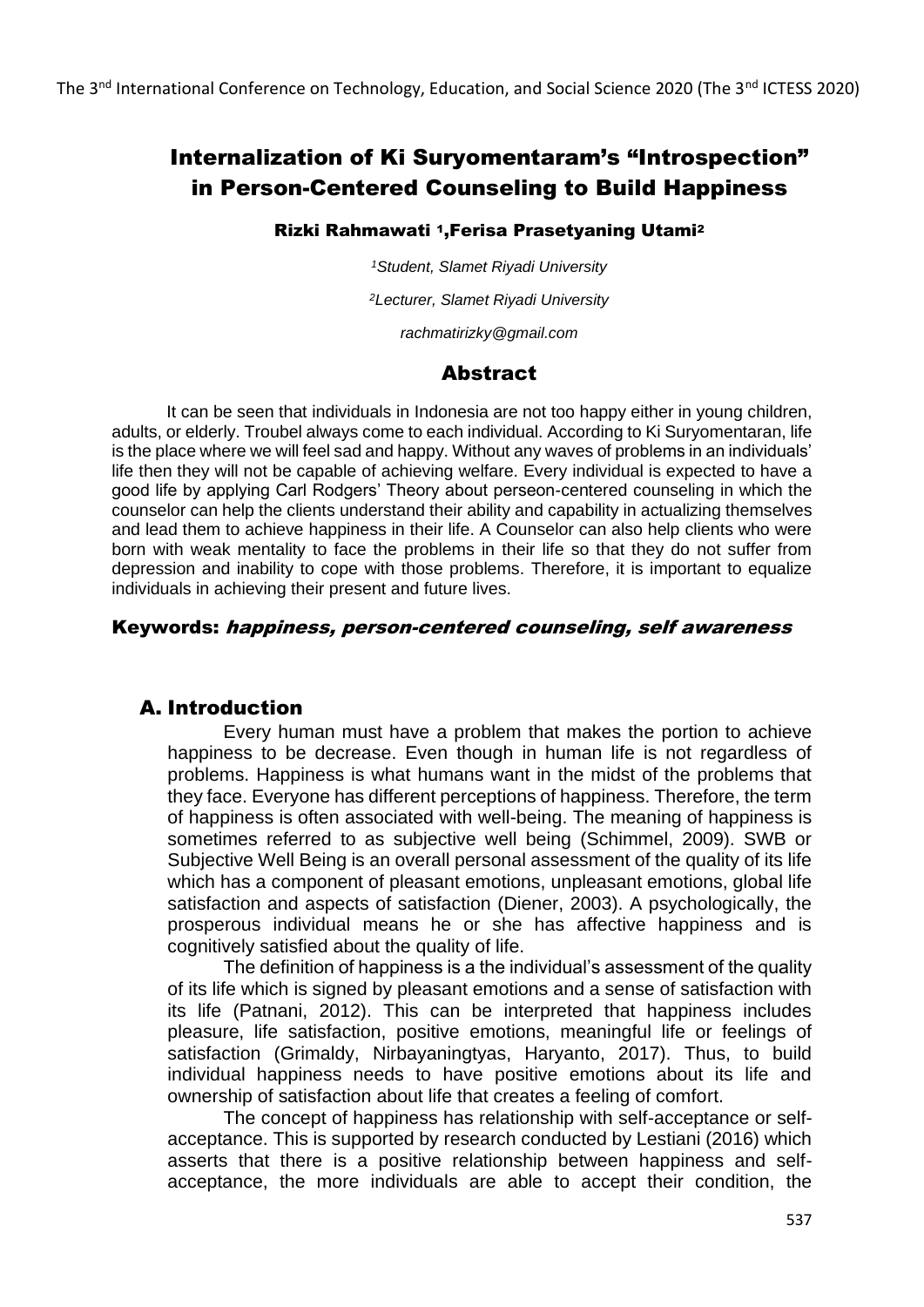happiness will increase. This is in accordance with the concept of "nrimo ing pandum" for Javanese society, which means accepting all events and individual conditions. The attitude of *narimo* is the main concept of the "narimo ing pandum" philosophy is a source of inner peace, the beginning of self-regulation and is a form of gratitude (Maharani, 2018). The attitude of *nrimo ing pandum* is a philosophy for Javanese people to build happiness.

Based on this description, it can be interpreted that the subjective evaluation of individual on the happiness is strongly influenced by the cultural meaning and values of each nation (Akhtar, 2018). As the concept of happiness for the Javanese people. One of the popular teachings for Javanese people is the teaching of "Kawruh Jiwa" Ki Suryomentaram. This teaching began with Ki Suryomentaram's wandering about the meaning of happiness. The main point of this soul knowledge of teaching is learning and trying to find "a sense of peace," "a sense of happiness," and a "sense of brotherhood," and transmitting this feeling of peace and happiness to other parties (Prihartanti, 2008). In Ki Suryomentaram's teachings, he understands that life is filled with happy and difficult feeling whose positions alternately. Sometimes in Bungah's condition (happy), sometimes in difficult conditions (Sad) alternately which are "mulurmungkret" or inflate deflating (Sumbodo & Kentjoro, 2018)

Having life problems is normal for every individual. However, it will be a serious matter if individuals are shackled by their problems which cause psychological problems. Various psychological problems experienced by individuals can result in vulnerability to feelings of anxiety, depression and feelings of worthless or helplessness. Predictions from the World Health Organization that by 2020, depression will be one of the most common mental disorders and major depression will be the second largest cause of death after a heart attack (Dirganyunita, 2016). Problems faced by humans that are not handled properly, it will keep people from feeling peaceful, calm, and happy.

The counseling approach that has been developing so far is related to western theories in defining human nature itself. Meanwhile, the socio-cultural conditions of each country have their own peculiarities. Especially in Indonesia, especially the Javanese people, they have their own concept in defining the meaning of happiness. Thus, it is necessary to internalize the teachings of Intropection of Ki Suryomentaram who has the knowledge of happiness in Person-Centered of Carl-Rodgers counseling about directing clients in facing their life problems to achieve self-acceptance and happiness adapted to the conditions of Javanese society. This is confirmed by research which states that clients with anxiety and depression disorders will be quickly understood by a person-centered approach that focuses on understanding participants (Maharani, 2018) This person-centered approach views clients as meaningful humans and has the potential to grow into better individual.

## B. Literature

The discussion of article based on the points of Person-Centered Counseling where the counseling is in the form of a reflective effort towards the client's feelings in alleviating its problem. In this counseling, it is seen that human tends to self-actualize in directing itself because individual perceptions of the phenomenal field are subjective, and humans have benchmarks to be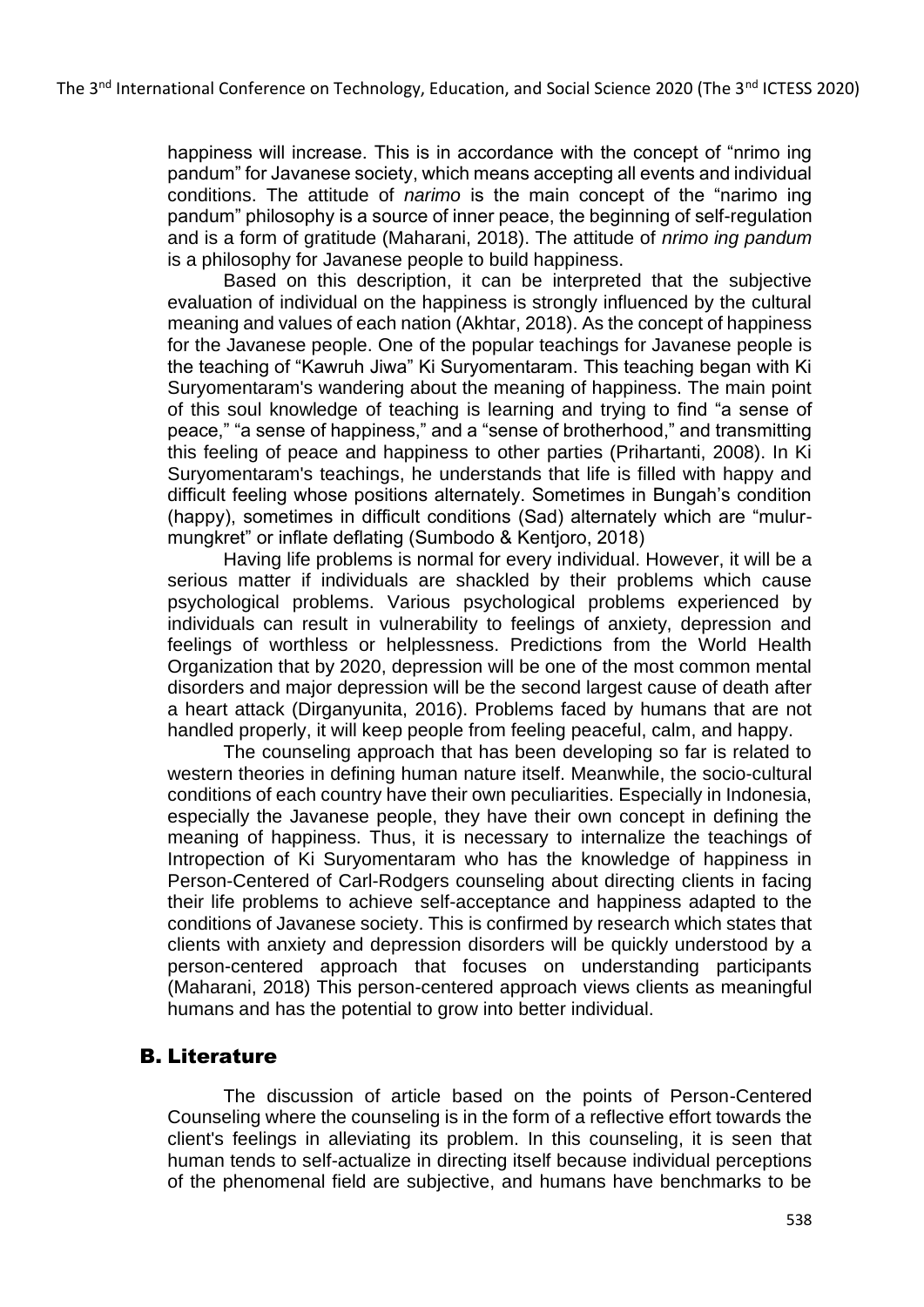considered useful and valuable and have values that are upheld as good things for themselves. and the individual has encouragement to be good and trustworthy, constructive, not self-destructive, active, and has self-confidence that has a good impact on the individual. According to Rogres (1961), it describes people who will become more actualized as having openness to experience, self-confidence, internal sources of evaluation, a willingness to continue to grow, these characteristics are the basic goals of Person- Centered counseling. Therefore, this counseling generally aims where person-centered counseling is not limited by the achievement of a congruent person and the individual functions entirely, and the individual is able to actualize itself and increase the degree of independence, as well as internal integration.

Therefore, it is related to individual's happiness which can be realized also with indigenous counseling and knowledge of soul counseling which was pioneered by Ki Suryo Mentaran. In this counseling, this service is carried out rooted in the knowledge system and community practice, a place where individuals internalize the system of knowledge and practice. (Finayati, Juwita; 2019). While counseling of soul knowledge focuses on feelings, it means that the position of feelings is the most important thing. By understanding feelings, humans can communicate well with other humans, so that an individual is able to understand what other individuals feel so that happiness can be achieved.

## C. Research Method

This study was a type of qualitative research, namely research that describes and analyzes phenomena, individual's perceptions as a group. The approach used this study was hermenutic studies by examining and finding the meaning in a text. In other terms, it is also called the type of library research (W. Creswell, 2016, p. 18), which examines information and the meaning of various kinds of texts.

#### D. Finding and Discussion

Person-Centered Counseling is counseling that demonstrated by Carld Rodgers who views humans humanely and has the ability to actualize itself. Basically, humans have a tendency to grow and develop accordingly in accordance with their potential (Maharani, 2018). This approach emphasizes clients who have the potential to grow and move in a constructive direction and are able to overcome and find solutions to problems and obstacles (from within and from outside). This counseling emphasizes the client's self-awareness and self-reflection so that the individual is able to explore itself in relation to make a decision, exploration of feelings so that clients can freely express of fear, anxiety, guilt, shame, hatred, anger, and other emotions that they think that those are too negative to be accepted and incorporated into the structure of themselves. (Corey, 2013).

In this counseling, it focuses more on building a therapeutic relationship between the counselor and the client, that is, every human can be trusted, that humans have the potential to understand themselves and solve their own problems without the counselor's intervention because the counselor's function as a facilitator. Client-centered therapy is based on assumptions. It means that clients who can heal themselves, who create their own growth, and who are active self-healers (Bohart & Watson, 2011).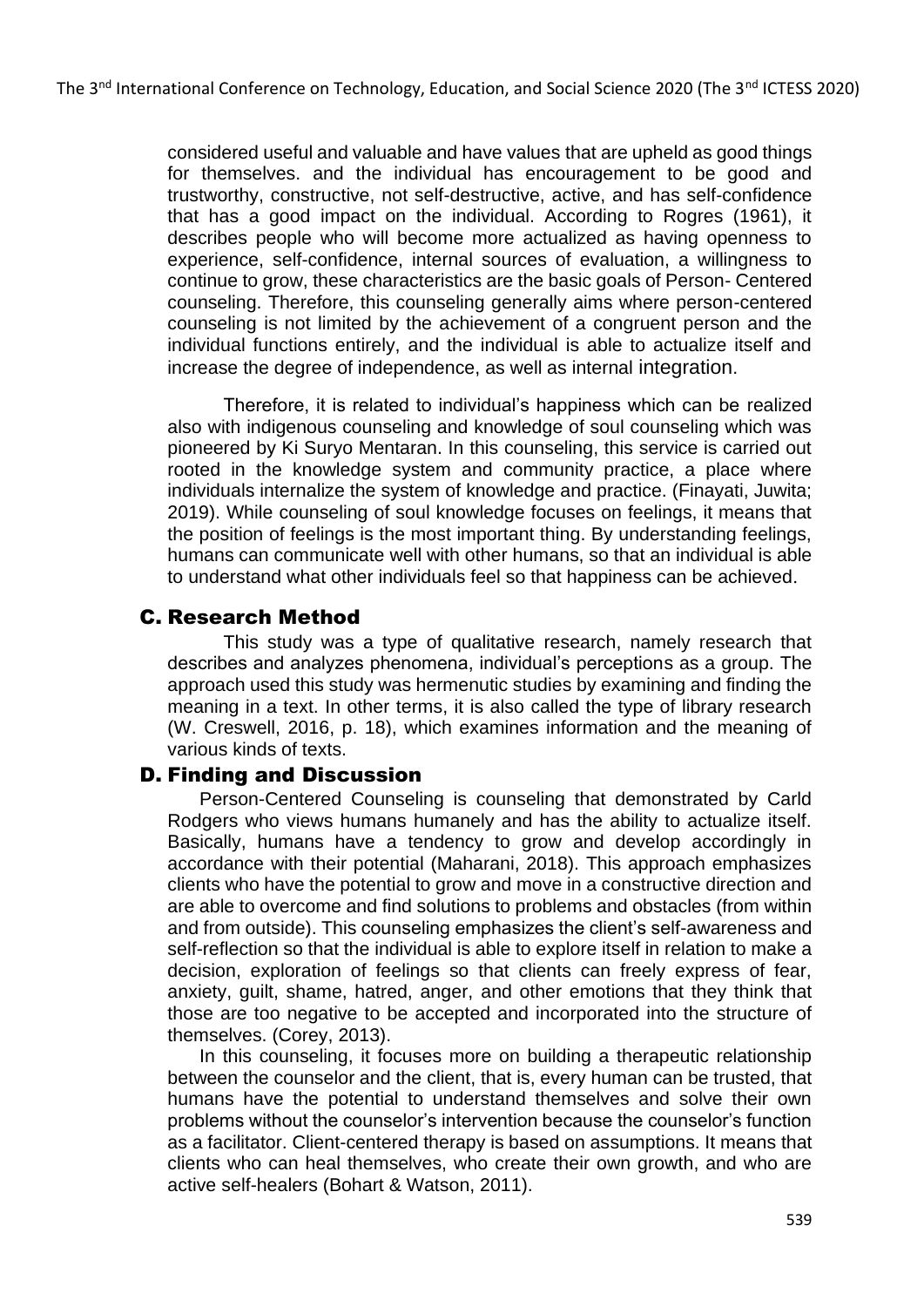The counseling process in this approach is to lead the clients to become individuals who are able to actualize themselves which according to Rodgers in (Corey, 2013) have the characteristics (1) openness to experience (2) believe in individual's ability / trust in themselves (3) ) use internal sources to evaluate / an internal source of evaluation (4) a willingness to continue growing.

The self-concept / self in Rodgers' theory includes a description of who the individual is / the real self and who he or she should be / the ideal self. A healthy person is the harmony / congruence between what is thought and what is done. The existence of a self-concept (self-concept) which is an understanding of the strengths or potentials and weaknesses. Awareness of self-concept will develop positive acceptance. The concept of self-acceptance in person centered theory is seen from the achievement of self-actualization by emerging the ego strength which is the main strength, namely the strength that appears when counselees are able to equate their self-concept with their ideal selfconcept by self-acceptance (Maharani, 2018).

The concept of self-acceptance has relevance to the concept of Ki Suryomentaram's teachings on introspection. One of the ways to train individuals to understand their own feelings, there is a technique and it is called as Self-Awareness, in which, it allows individuals to understand themselves, such as their own abilities and weaknesses (Finayanti, 2018). As for the techniques of introspection in Suryomentaram, it covers (1) Exposure of Sense; (2) build awareness; (3) Taking Action (Finayanti, 2019).

In introspection, the individual will be happy and prosperous and there is an effort to clear the mind that will allow a person to avoid feeling the most righteous who will defend himself as the most (Finayanti, 2019). In this introspective internalization, the client is asked to be able to see the concept of his/her self as a whole calmly, see his/her shortcomings so that it is not easy to blame the situation and others if he /she experiences a problem.

Internalization of introspective techniques in Person-Centered counseling is based on building clients' awareness of the "Self" on the concept of the actual of Self and the concept of the expected "ideal Self". So that, the client will be fully aware of himself or his "self" as a whole to create harmony. This achievement is supported by the client's self-acceptance of himself.

The uniqueness of Person-centered counseling is the relationship of the therapeutic between counselor and client that needs to be built from the beginning. In the counseling process, the counselor must accept and respect the counselee's personal rights and assets brought by the counselee in the counseling process so that the counselee will make positive changes if the counselor is able to experience and communicate the reality (realness) of support (support), love / care (caring), and sincere understanding (Wiryosutomo, Hanum, Partini, 2019). The therapeutic relationship between the counselor and the client facilitates the healing of the client, namely congruence or genuineness, unconditional positive regard and accceptance, and accurate empathic undertaking.The counselor has a role as a reminder and companion while the final decision in the client the role of the counselor as a companion, because the human position is the same, in this case that the counselor is egalitarian. (Rifani, 2019)

#### **Table 1. Steps for Introspective Technique**

|  | The Steps | The Specific Step |
|--|-----------|-------------------|
|--|-----------|-------------------|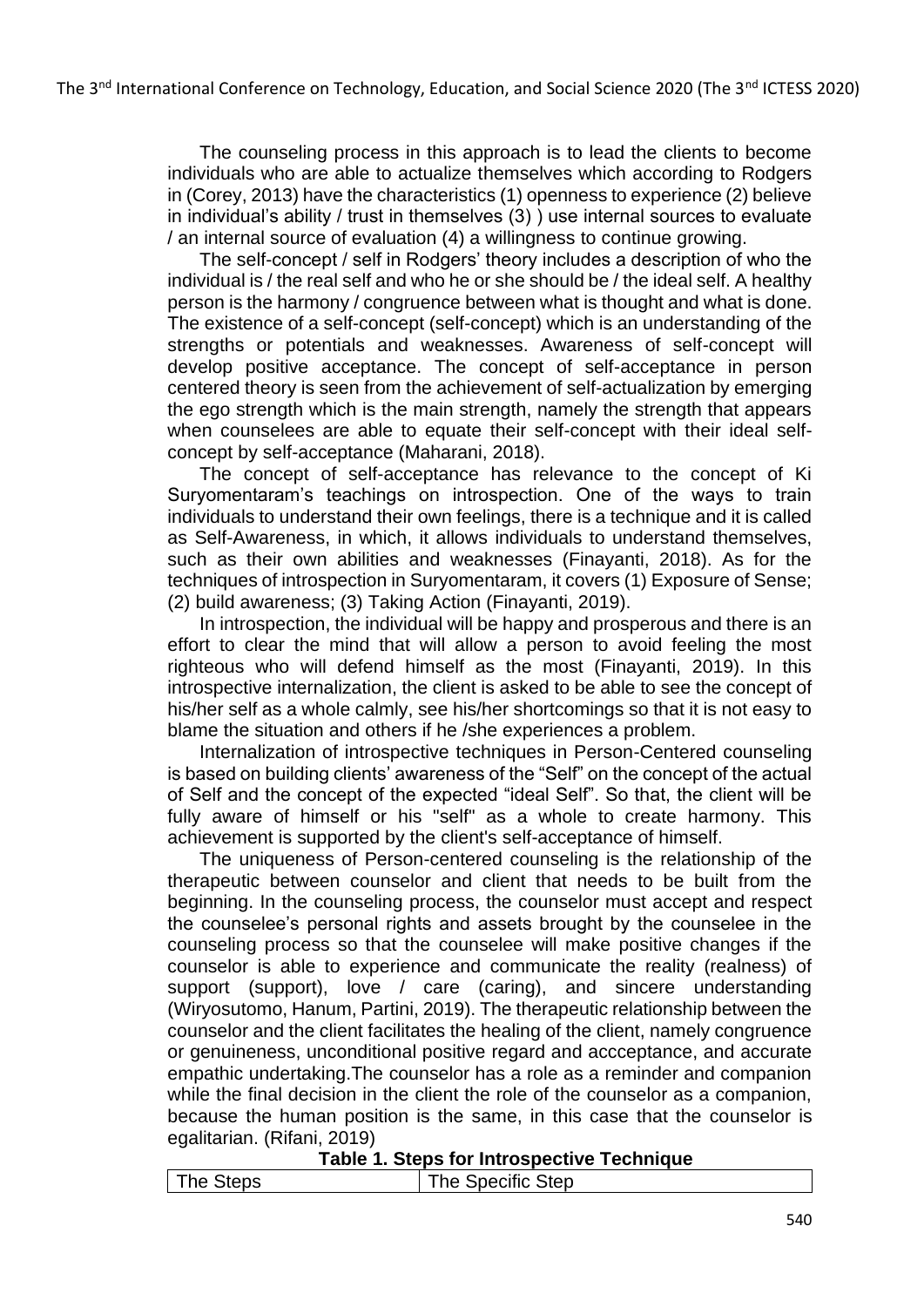| <b>Identifying The Feeling</b> | The Counselor and counselee altogether<br>identify the like and hate feeling felt by the<br>counselee. In this step, the counselee can<br>freely explore the feeling experienced and felt.<br>The Counselor invites the counselee to study<br>and understand the hate and like feeling on<br>other people.                              |
|--------------------------------|-----------------------------------------------------------------------------------------------------------------------------------------------------------------------------------------------------------------------------------------------------------------------------------------------------------------------------------------|
| <b>Building The Awareness</b>  | The counselor role as facilitator to enlighten<br>the counselee that the form of self-authority<br>comes from like and hate feeling.<br>The counselor explains to the counselee the<br>way of finding the same feeling with other<br>people namely by communicating which<br>results on the same feeling (understanding<br>each other). |
| <b>Taking Action</b>           | The Counselee takes action on what has been<br>understood in the awareness stage.<br>The Counselee takes new action as the result<br>of the awareness built during the counseling<br>process.                                                                                                                                           |

The essence of soul knowledge is "the empowerment of individual to learn acceptance on the individual's process to recognize one's identity, as an initial effort to consciously achieve existence (Rifani, 2019). In the process of internalization, introspection will bring individuals who will not be shackled to the achievement of excessive desires because they have been able to avoid their own state and condition, that it is an alternate thing. When the individual has been able to fully accept the self-concept, the individual is able to accept the circumstances and conditions that the individual has experienced. Acceptance of self will lead to happiness in life.

## E. Conclusion

A counseling approach based on the culture of local wisdom is a solution to the problems of life for Indonesian people. Through the internalization of Ki Suryomentaram's introspective technique in Person-Centered counseling, the clients will be assisted to understand the concept of "Self", which is about the harmony between the real self and the expected self through achieving selfacceptance. The existence of good self-acceptance for individuals will lead to happiness in life because individuals are able to consciously accept their condition as a whole. Definitely, this counseling process requires a good therapeutic relationship between the client and the counselor due to Person – Center counseling is aimed to accompany the client as a the individual who has the potential to achieve a growing process of behavior change.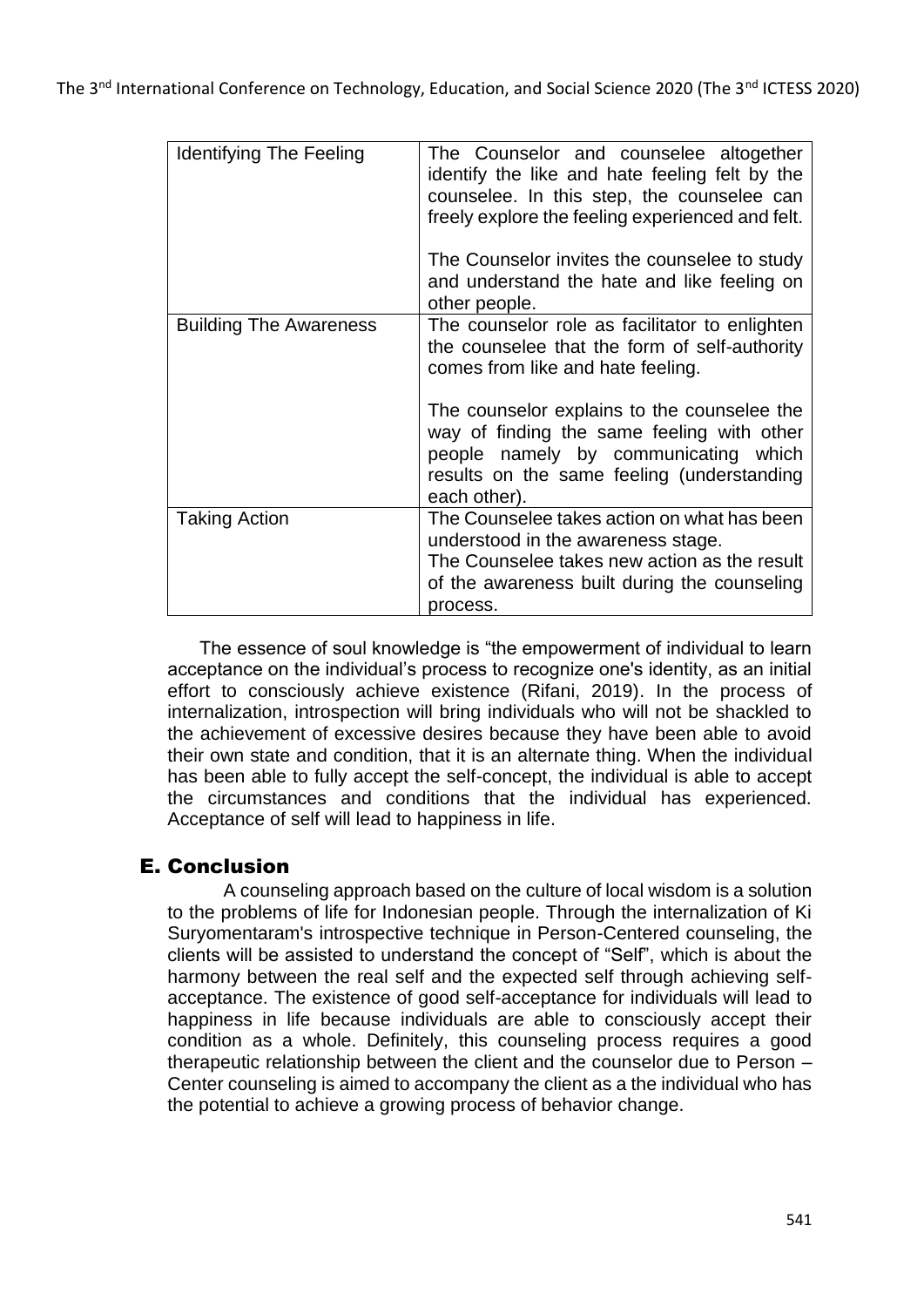The 3<sup>nd</sup> International Conference on Technology, Education, and Social Science 2020 (The 3<sup>nd</sup> ICTESS 2020)

### F. References

- Akhtar, H. (2018). The Cultural Perspective to Develop Javanese Happiness Measurement. *Psychology Bulletin, 26*(1), 54-63.
- Diener, E. & Scollon, C. 2003. Subjective well being is desirable, but not the summon bonum. Paper delivered at the University of Minnesota interdisciplinary Workshop on WellBeing, October 23 - 25, 2003, **Minneapolis**
- Finayanti, J. (2018). Ngudari Reribed Technique to Direct The Meaning of Life, *Journal of Education: Theory, Research, & Development,* Vol. 3, No. 9
- Finayanti, J. (2019, August). Self Awareness Technique in Soul Kawruh Counseling as The Alternative of Counseling Implementation. *In Proceeding of National Seminar on Guidance and Counseling* (Vol. 3, No. 1, pp. 56-61)
- Gerald, Corey. (2013), *Theory and Practice of Counseling and Psychoterapy*. Ninth Edition. Cengage Learning : USA
- Grimaldy, D. V., Nirbayaningtyas, R. B., & Haryanto, H. C. (2017). The Effectiveness of Happiness Journal in Improving Self Esteem on Street Children. *Inquiry*, *8*(2), 100-110.
- Langensari & Irawan. (2017). Soul Kawruh Self Awareness as The Psychotherapy Technique to Decrease Bullying on Students. *Proceeding of Guidance and Counseling Seminar.* Vol. 1, No. 1
- Lestiani, I. (2017). The Correlation Between Self Acceptance and Happiness on Employees. *Psychology Journal, 9 (2).*
- Maharani, R. (2018, August). The Implementation of Narimo Ing Pandum Phylosophy in Person-Centered Approach to Overcome Teenagers' Depression. *In Proceeding of Guidance and Counseling National Seminar* (Vol. 2, No. 1, pp. 2015-212).
- Patnani, M. (2012). Women's Happiness. *Psychogenesis Journal*, *1*(1), 56-64.
- Schimmel, Jörg. 2009. Development as Happiness: The Subjective Perception of Happiness and UNDP's Analysis of Poverty, Wealth and Development. *Journal of Happiness Studies* Vol 10 Issue 1, p93-111, 19p.
- Sumbodo, H., & Koentjoro, K. Ngudari Reribet: Mulur-Mungkret and Tatag Young Widow Left Dead in The Perspective of Ki Ageng Suryomentaram. *Gadjah Mada Journal of Psychology (GamaJoP)*, *4*(2), 158-172.
- Wiryosutomo, H. W., Hanum, F., & Partini, S. (2019). History of Development and Concept of Person-Centered Counseling in Cultural Diversity. *International Journal of Educational Research Review*, *4*(1), 56-64.